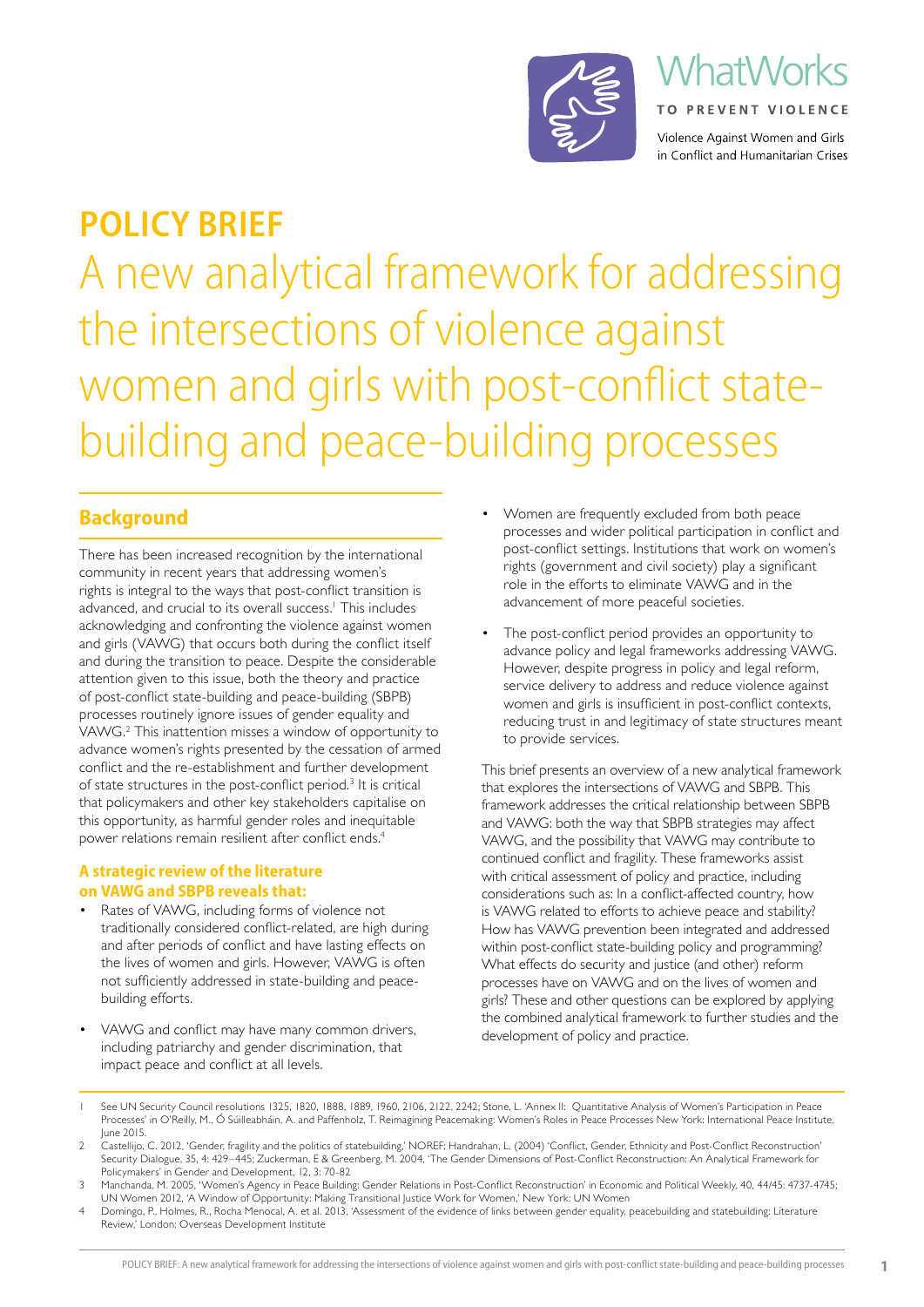#### **Figure 1: An Ecological model for drivers of conflict and post-conflict VAWG**



#### **Individual (Women/Girls or Men/Boys)**

- Age, religious identity and ethnicity • LGBTI and disability status • Education level • Lack of employment or engagement in livelihoods • Alcohol and drug abuse • Displacement from home community • Separation from family/support structures • Experiences in armed groups as combatants or abductees • Integration experience of former combatants/abductees • Acceptance of VAWG
- Experiences of VAWG in childhood

• Increased stresses on the household including increased poverty, displacement, etc • Increased controlling behaviours • Unequal decision making and division of labour • Men's perception of their lack of ability to fulfil traditional masculine roles • Choice in marriage/partner • Re-integration of combatants into the household

#### **Interpersonal**

#### **Institutional**

• Armed actors using rape as a weapon of war • Forced enlistment and use of girls as soldiers or in other roles associated with armed groups • SEA by private and public sector entities • Exclusion of female representation in security forces, armies, peace negotiations • Lack of response services for survivors • Suppressed independent civil society • VAWG not addressed in peace agreements • State-building processes exclude governance mechanisms for addressing gender inequality and VAWG

#### **Community**

- Ongoing intra- and inter-communal violence • Explicit targeting of women and girls for rape and killing to reduce reproductive capacity or de-humanise opposition groups
- Acceptance of discriminatory gender roles
- Lack of economic opportunities due to instability
- Normalisation of violence and continued acts of rape, etc. • Stigma against re-integration of former combatants or abductees
- Increase in female headed households

#### **Societal**

• Unequal gender dynamics • Patriarchal norms and practices that discriminate against women • Culture of impunity • Lack of rule of law • Poverty • Emphasis on hyper masculinities as facets of warfare

# **Adapting the ecological model to address conflict/post-conflict VAWG**

The risk for a woman or girl of experiencing violence can be understood using a framework known as an "ecological model"<sup>5</sup> . Using this model, an individual's experience of violence, and associated health outcomes, result when a person's individual background and experiences interact with broader personal and social relationships. To promote a gendered approach to SBPB, the ecological framework was adapted to address VAWG in conflict/post-conflict settings **(Figure 1)**. The new framework combines existing knowledge on VAWG and SBPB, outlining potential drivers of VAWG within and outside of armed conflict. This includes enduring drivers of VAWG in both conflict and peacetime, as well as drivers that have been identified as distinctive to and associated with conflict. This adaptation of the model to a conflict/post-conflict context includes a new category of "institutions", bringing into focus the effects of formal state and non-state actors that arise in armed conflicts, and may deliberately or inadvertently influence specific risks of VAWG.

> tructures Capable and legitimate institutions

This model demonstrates that many drivers of VAWG in conflict and post-conflict settings are similar to those that drive VAWG outside of and before conflict. In fact, this status-quo inevitably influences women's continuing experiences of that violence and the ways it may endure during conflict. Policymakers need to consider these drivers of VAWG holistically and prioritise programming that addresses the root causes of this violence - systematic inequality, patriarchal social norms, and power imbalances in order to promote peace within the home as well as the wider community. This new framework addresses critical gaps between the perspectives of scholars, policy makers and practitioners focused on conflict-related VAWG and those focused on state-building and peace-building. This should help both communities to formulate comprehensive policymaking and programming that address the root causes of violence before, during, and after conflict.

## **A framework for advancing SBPB**

A range of analytical approaches has been developed globally to advance both state-building and peace-building practice in post-conflict settings. The UK government's Department for International Development (DFID) has developed several versions of SBPB frameworks, including the 'Building Stability Framework'. This framework sets out a clear rationale for fair, inclusive, and sustainable SBPB, encompassed in five building blocks **(Figure 2)**.

The 'Building Stability Framework' encourages analysis and response at the following levels: people, state (local and national) and global. It also recognises that change at the levels of people and local governance has been overlooked in earlier global SBPB models. This approach to SBPB provides an opportunity for the meaningful engagement of gender equality and VAWG in the SBPB process.

# **A combined analytical framework for addressing conflict/post-conflict VAWG in SBPB processes**

A combination of the new ecological model and the 'Building Stability Framework' for SBPB offers an opportunity to understand and address the intersections of VAWG and SBPB processes. This combined conceptual framework 1) explores the drivers of VAWG, including those specifically related to conflict and post-conflict dynamics; 2) identifies where and how VAWG might be addressed at key moments in both state-building and peace-building; and 3) analyses these drivers and entry points across the five key building blocks of SBPB presented in the 'Building Stability Framework'. Each building block of SBPB offers several areas for policymakers to address VAWG and gender inequality to achieve positive outcomes. A detailed example of these entry points, strategies, and outcomes across building blocks is presented in **Figure 3**. The list of thematic issues within the framework is not exhaustive, but provides a 'sample' of ways that aspects of SBPB can be analysed and used as entry points for addressing VAWG.<sup>6</sup> This framework should be adapted uniquely for analysis in each post-conflict context.

5 Heise, L. L. 1998 "Violence against women: An integrated, ecological framework." Violence Against Women. 4, 262-290 6 The full report on the combined analytical framework can be found here: Swaine, A., Spearing, M., Murphy, M., & Contreras, M. 2018. 'Exploring the intersection of violence against women and girls with post-conflict state-building and peace-building processes: A New Analytical Framework'

| Conflict resolution<br>process | Inclusive economic<br>growth | Fair power s |
|--------------------------------|------------------------------|--------------|
|                                |                              |              |

Supportive regional/ global environment

#### **Figure 2**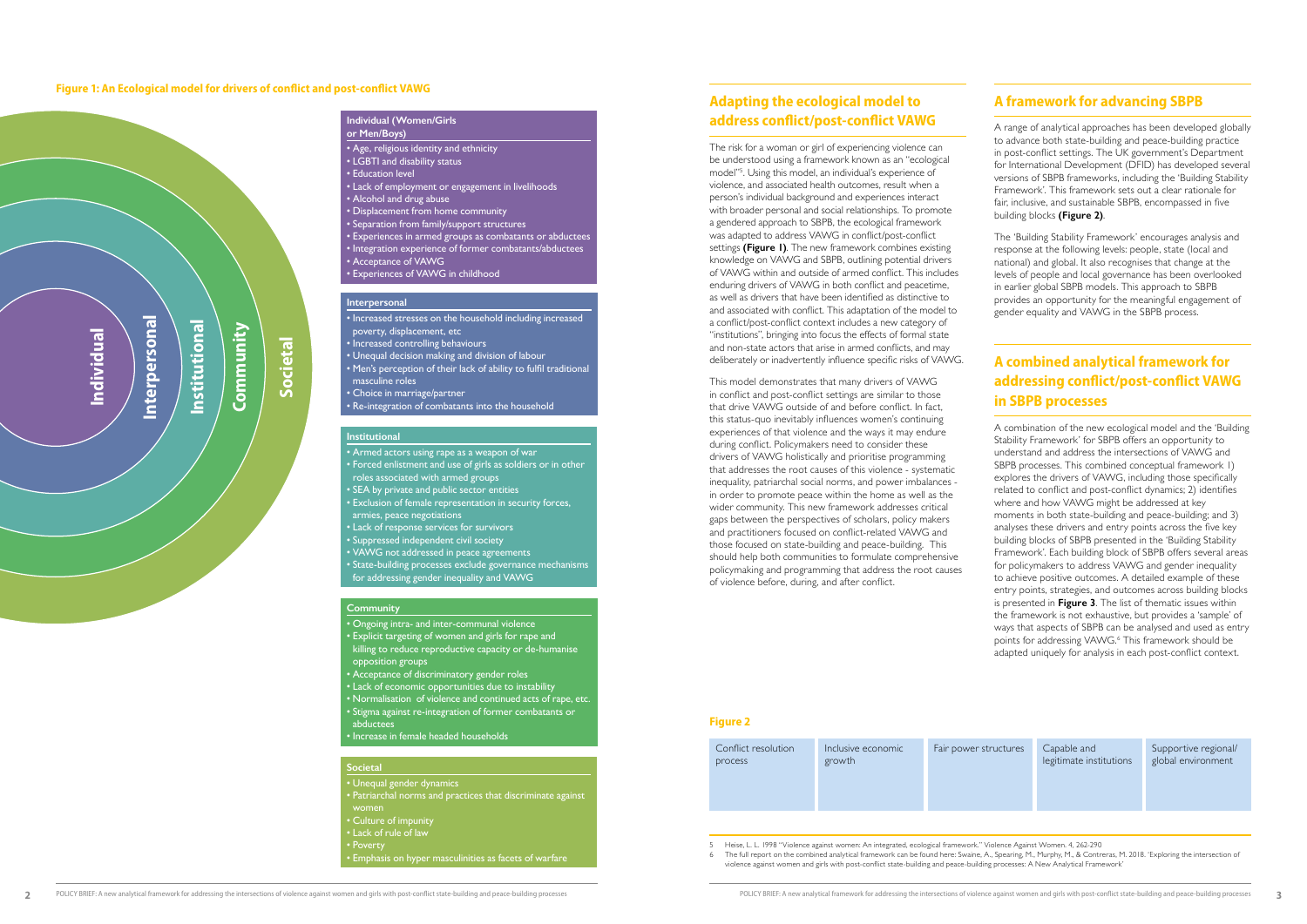#### **Figure 3**

|         | <b>SBPB</b> processes                                          | <b>SBPB strategies addressing VAWG</b><br>and gender inequality                                                                                                                                                                                                                                                                                                                                                                                                                                                                                                                                                                                                                                                                                                                                                                                                                                                                                                                                                                                                             | Potential positive outcomes of stability<br>and peace strategies to address VAWG<br>and gender inequality                                                                                                                                                                                                                                                                                                                                                                                                                                                                                       |
|---------|----------------------------------------------------------------|-----------------------------------------------------------------------------------------------------------------------------------------------------------------------------------------------------------------------------------------------------------------------------------------------------------------------------------------------------------------------------------------------------------------------------------------------------------------------------------------------------------------------------------------------------------------------------------------------------------------------------------------------------------------------------------------------------------------------------------------------------------------------------------------------------------------------------------------------------------------------------------------------------------------------------------------------------------------------------------------------------------------------------------------------------------------------------|-------------------------------------------------------------------------------------------------------------------------------------------------------------------------------------------------------------------------------------------------------------------------------------------------------------------------------------------------------------------------------------------------------------------------------------------------------------------------------------------------------------------------------------------------------------------------------------------------|
|         | Disarmament,<br>demobilisation and<br>reintegration programmes | Gender norms, relations and practices that<br>disadvantage women and girls and increase<br>the likelihood of VAWG are identified and<br>addressed (e.g. patriarchal practices and<br>social norms such as forced marriage, wife<br>inheritance, and discrimination in school<br>enrolment).<br>Specific provisions to respond to women<br>and girls as combatants/ forced recruits/<br>forced marriages/sexual slavery (e.g.<br>provision of psychosocial support, culturally<br>appropriate livelihoods opportunities for<br>women, healing and reconciliation services<br>with families and communities).<br>Specific provisions to mitigate against<br>VAWG in home and communities by<br>returning combatants (e.g. tackling drug and<br>alcohol use during conflict period).<br>Address gender roles in communities<br>٠<br>upon return of combatants and the<br>displaced, particularly during community<br>reconciliation efforts (e.g. social norm change<br>programming specifically adapted to post-<br>conflict period and the norms engendered<br>by conflict). | Improved reintegration of women and girls<br>٠<br>associated with armed groups.<br>Increased mechanisms and programmes<br>٠<br>to prevent perpetration of IPV and other<br>forms of violence by returning combatants.<br>Increased mechanisms and programmes<br>$\bullet$<br>that provide psycho-social support and<br>reintegration for women who suffer<br>negative experiences during conflict.                                                                                                                                                                                              |
| ıt<br>e | Transitional justice                                           | Gender balance is achieved in procedural<br>$\bullet$<br>make-up of judicial or quasi-judicial<br>mechanism, including reparation.<br>Specific provisions to document and<br>address VAWG and broader experiences of • VAWG formally recognised as a crime,<br>women and girls in the conflict (e.g. explicit<br>inclusion of CRSV in transitional justice<br>efforts, hybrid approaches that utilise<br>formal and/or gender-sensitive informal<br>mechanisms based what women and girls in<br>the context find useful)<br>Specific provisions to make connections<br>to and address VAWG related to the<br>pre and post-conflict period, including<br>the establishment of justice systems that<br>reduce or remove barriers to accessing<br>justice for survivors of VAWG.                                                                                                                                                                                                                                                                                               | Reduced perpetrator impunity for VAWG<br>٠<br>in conflict and post-conflict periods by<br>prosecuting perpetrators through the legal<br>system.<br>helping to debunk myths, stigma and<br>health impacts that can lead to further<br>exclusions and VAWG.<br>Improved access to services (health,<br>$\bullet$<br>psychosocial, etc.) for survivors.<br>Women and girls' experiences receive<br>٠<br>formal acknowledgement and reparation.<br>Messaging from justice mechanisms that<br>$\bullet$<br>conflict-related VAWG is related to pre<br>and post-conflict and discriminatory<br>norms. |
|         |                                                                | Specific provisions to redress conflict-<br>related VAWG, including reparation, fistula<br>repair, long-term mental health support<br>and programmes to address social stigma,<br>reparation and compensation.                                                                                                                                                                                                                                                                                                                                                                                                                                                                                                                                                                                                                                                                                                                                                                                                                                                              |                                                                                                                                                                                                                                                                                                                                                                                                                                                                                                                                                                                                 |

**Potential positive outcomes of stability** 

| <b>SBPB</b> processes                      | <b>SBPB strategies addressing VAWG</b><br>and gender inequality                                                                                                                                                                                                                                                                                                                                                                                                      | and peace strategies to address VAWG<br>and gender inequality                                                                                                                                                                                                                                                                            |
|--------------------------------------------|----------------------------------------------------------------------------------------------------------------------------------------------------------------------------------------------------------------------------------------------------------------------------------------------------------------------------------------------------------------------------------------------------------------------------------------------------------------------|------------------------------------------------------------------------------------------------------------------------------------------------------------------------------------------------------------------------------------------------------------------------------------------------------------------------------------------|
| I. Conflict resolution and peace processes |                                                                                                                                                                                                                                                                                                                                                                                                                                                                      |                                                                                                                                                                                                                                                                                                                                          |
| Peace process and outcome<br>agreement     | Gendered conflict analysis informs the entire •<br>$\bullet$<br>process, leading to the fulfilment of the<br>following requirements:                                                                                                                                                                                                                                                                                                                                 | Gendered dimensions of conflict and<br>peace are understood and addressed in<br>peace process.                                                                                                                                                                                                                                           |
|                                            | Gender balanced participation in the<br>٠<br>peace process.                                                                                                                                                                                                                                                                                                                                                                                                          | Accountability for perpetrators of conflict-<br>related VAWG.                                                                                                                                                                                                                                                                            |
|                                            | • VAWG is included as a specific issue<br>within the peace process and final peace<br>agreement (e.g. inclusion of a mechanism<br>for transitional justice and/or reparations).<br>Gender equality and inclusion of women<br>in governance reforms (e.g. adoption of<br>quotas).<br>Amnesties for VAWG during conflict are<br>prohibited.                                                                                                                            | Reduced stigma for conflict-related and<br>ongoing forms of VAWG.<br>Improved understanding/consideration<br>of women's rights and VAWG in<br>governmental and decision-making bodies.<br>Gender norms, relations and practices that<br>disadvantage women and girls and increase<br>likelihood of VAWG are identified and<br>addressed. |
|                                            | • Women's rights and VAWG are<br>considered by transitional administrations<br>and decision-making forums (e.g.<br>development of new gender policies,<br>legal frameworks around VAWG).<br>Conflict analysis and monitoring mechanisms<br>٠<br>include indicators on VAWG (e.g. tracking<br>reported cases of CRSV, monitoring for<br>escalations in patriarchal practices such as<br>increases in costs of bride price, reduction of<br>girls enrolled in school). | Behaviour-change communications<br>including strategies to raise awareness of<br>VAWG as an issue help to create peaceful<br>homes and society.<br>VAWG and attached stigma are<br>recognised as potential triggers of conflict-<br>related tensions.                                                                                    |

In each of these building blocks, there are opportunities identified for policymakers to address VAWG. For example, in Conflict Resolution and Peace Processes, the inclusion of women in peace agreement negotiations is identified as a key strategy for policymakers. South Sudan offers a clear illustration of the differences seen in peace agreements that engage women versus those that do not within the same context (see Box). This is just one example of many strategic opportunities to address VAWG in SBPB processes across the five building blocks.

### **The 'Women's Bloc' and VAWG in South Sudan**

South Sudan had been embroiled off and on in a decades-long conflict for independence from Sudan. In the lead up to the 2005 Comprehensive Peace Agreement, women were almost completely excluded from the negotiations. This led to a peace agreement that was completely gender-blind and did not acknowledge that VAWG occurred during the conflict and would continue to affect women as the country transitioned to independence. Comparatively, the process to negotiate the 2013 Agreement on the Resolution of Conflict in the Republic of South Sudan saw much stronger participation of women – who coalesced into a "Women's Bloc" that had a representative formally sign the peace agreement on behalf of the bloc. The advocacy of these women ensured that VAWG was included.<sup>7</sup>

7 The Global Women's Institute, CARE International, International Rescue Committee. 2018, 'Exploring the intersections of violence against women and girls and statebuilding and peace-building: lessons from Nepal, Sierra Leone and South Sudan,'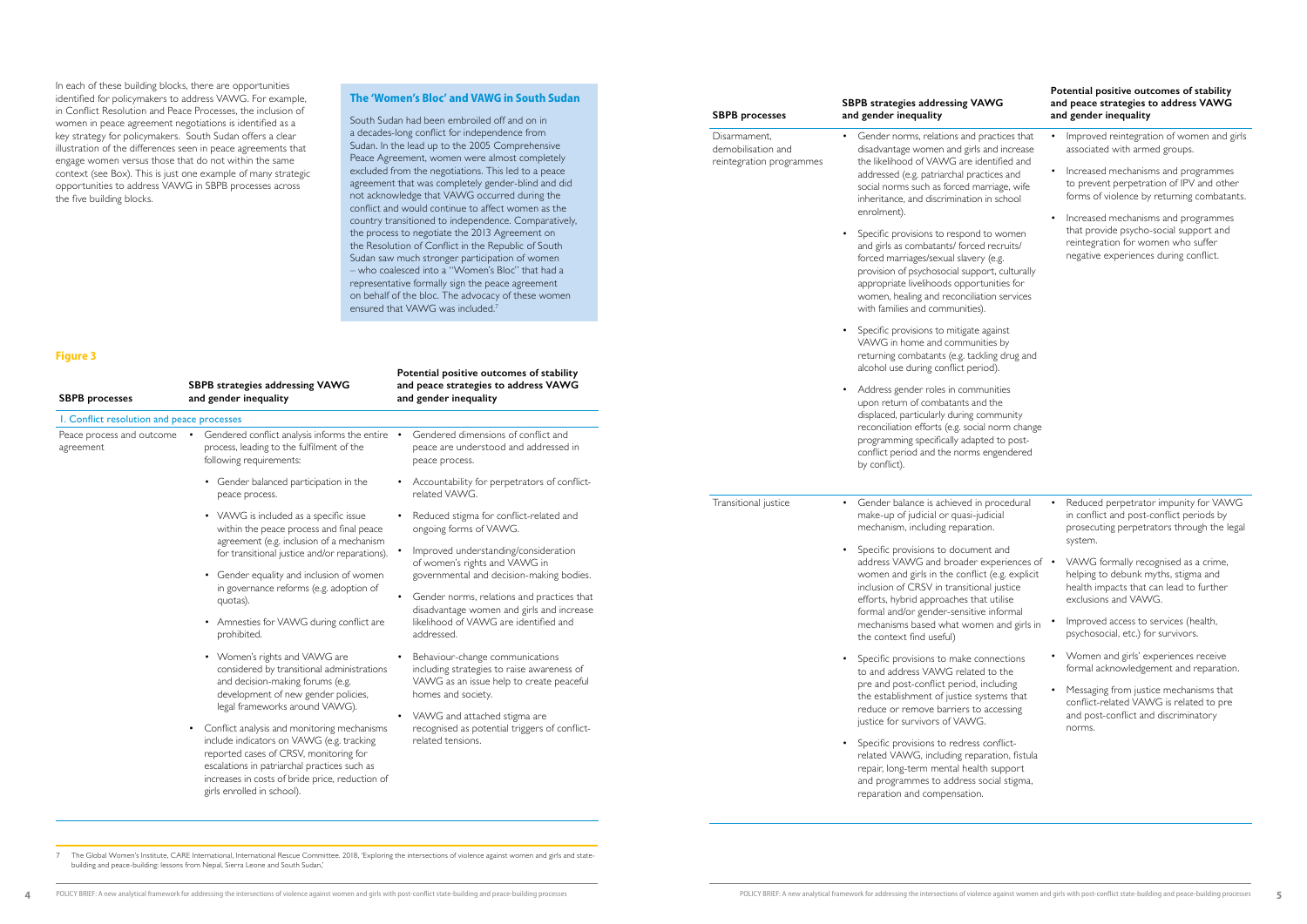| <b>SBPB</b> processes                                              | SBPB strategies addressing VAWG<br>and gender inequality                                                                                                                                                                                                                                                                                                                                                                                                                                                                                                                                                                                                                  | Potential positive outcomes of stability<br>and peace strategies to address VAWG<br>and gender inequality                                                                                                                                                                                             | <b>SBPB</b> processes                                               | SBPB strategies addressing VAWG<br>and gender inequality                                                                                                                                                                                                                                                                                                                                                                                                      | Potential positive outcomes of stability<br>and peace strategies to address VAWG<br>and gender inequality                                                                                                                                                                                                        |
|--------------------------------------------------------------------|---------------------------------------------------------------------------------------------------------------------------------------------------------------------------------------------------------------------------------------------------------------------------------------------------------------------------------------------------------------------------------------------------------------------------------------------------------------------------------------------------------------------------------------------------------------------------------------------------------------------------------------------------------------------------|-------------------------------------------------------------------------------------------------------------------------------------------------------------------------------------------------------------------------------------------------------------------------------------------------------|---------------------------------------------------------------------|---------------------------------------------------------------------------------------------------------------------------------------------------------------------------------------------------------------------------------------------------------------------------------------------------------------------------------------------------------------------------------------------------------------------------------------------------------------|------------------------------------------------------------------------------------------------------------------------------------------------------------------------------------------------------------------------------------------------------------------------------------------------------------------|
| 2. Inclusive economic growth                                       |                                                                                                                                                                                                                                                                                                                                                                                                                                                                                                                                                                                                                                                                           |                                                                                                                                                                                                                                                                                                       | 4. Capable and legitimate institutions                              |                                                                                                                                                                                                                                                                                                                                                                                                                                                               |                                                                                                                                                                                                                                                                                                                  |
| Employment and livelihoods                                         | Economic interventions that stabilise<br>households (e.g. cash transfers, livelihoods<br>training programs, saving and lending<br>programs, linkages to micro-credit).<br>Economic interventions tailored to men<br>and women, male and female ex-fighters<br>and abductees (e.g. gender analysis for<br>training opportunities so that members of<br>both sexes have opportunities to find work<br>that fits the cultural norms, encourage<br>women and girls to peruse non-traditional<br>occupations where they are interested).<br>• Reduction of barriers for women to                                                                                               | • Increased empowerment and financial<br>independence of women and girls.<br>• Increased number of interventions,<br>including cash transfer programmes that<br>reduce household financial stresses.<br>• Increased economic participation of<br>women who were directly affected by the<br>conflict. | Health sector                                                       | Reform process includes provisions for<br>gender balance and VAWG expertise in<br>staffing (e.g. accessible female health staff<br>trained in clinical management of rape).<br>Specific measures in place to deal with<br>health outcomes of conflict-related VAWG<br>(e.g. fistula repair, HIV/AIDs and other STD<br>testing and treatment, provision of mental<br>health and psychosocial support).<br>Budget for health sector efforts to address<br>VAWG. | • Increased number of health units that have<br>adopted mechanisms to deal with health<br>outcomes of conflict-related VAWG.<br>• Increased proportion of health staff<br>trained to prevent and respond to VAWG.<br>Existence of specific governmental budget<br>allocated to VAWG within the health<br>sector. |
|                                                                    | participate in livelihoods programming and<br>incorporation of gender into economic<br>development initiatives (e.g. provision<br>of childcare, flexible hours of trainings,<br>women targeted for leadership training).<br>Gender analysis used to understand and<br>plan for a reduction in potential tensions<br>between men and women in recalibration<br>of roles post-conflict.                                                                                                                                                                                                                                                                                     |                                                                                                                                                                                                                                                                                                       | Justice sector (and overall<br>justice chain)                       | Reform process includes provisions for<br>gender balance in judiciary.<br>Resources are attributed to make justice<br>chain responsive to VAWG (past conflict<br>incidents and current incidents), for example<br>provision of gender desks at police units.<br>• Reform of informal justice systems to<br>address patriarchal and victim blaming<br>practices.                                                                                               | • Increased justice for conflict-related<br>and ongoing VAWG contributes to<br>accountability deficit and peace.<br>• Increased number of women subjected to<br>violence who report to the justice system.<br>• Existence of specific governmental budget<br>allocated to VAWG within the justice<br>sector.     |
| 3. Fair power structures and the policy environment                |                                                                                                                                                                                                                                                                                                                                                                                                                                                                                                                                                                                                                                                                           |                                                                                                                                                                                                                                                                                                       |                                                                     | Budget for justice sector efforts to address                                                                                                                                                                                                                                                                                                                                                                                                                  |                                                                                                                                                                                                                                                                                                                  |
| State-civic relationship                                           | • Open and inclusive approaches are taken<br>to proactively engage women and promote<br>women in leadership positions across<br>government to formulate laws, policies and<br>strategies on VAWG.<br>• Clear consultation strategies with civil<br>society, including women's organisations.                                                                                                                                                                                                                                                                                                                                                                              | Improved relationship between<br>governmental institutions and women's<br>rights organisations.<br>• Civil society organisations that support<br>survivors of VAWG are strengthened and<br>funded.                                                                                                    | Security sector                                                     | VAWG.<br>• Reform process including provisions for<br>gender balance in recruits.<br>• Academy curriculum includes modules on<br>prevention and response to VAWG.<br>• Availability of expertise and resources to                                                                                                                                                                                                                                             | • Reduced VAWG perpetrated by security<br>forces.<br>Increased proportion of women enrolled in<br>police and armed forces.                                                                                                                                                                                       |
| Voices of women and girls                                          | Specific VAWG forums are held that<br>are tailored to be inclusive to women<br>and girls (e.g. part of efforts to promote<br>social dialogue between government,<br>communities, civil societies, etc.).                                                                                                                                                                                                                                                                                                                                                                                                                                                                  | • Increased forums and campaigns<br>that address VAWG and incorporate<br>the perspectives of girls and women<br>themselves.                                                                                                                                                                           |                                                                     | address VAWG (past conflict incidents and<br>current incidents).<br>• Budget for security sector efforts to<br>address VAWG.                                                                                                                                                                                                                                                                                                                                  | • Increased security for women and girls in the<br>community and public spaces.<br>• Increased safety and mobility for women<br>and girls, which increases contribution to the<br>economy and public processes.                                                                                                  |
| Policies and legal<br>frameworks that specifically<br>address VAWG | • Policies and strategies are adopted<br>• Improved policies related to VAWG<br>specifically to address VAWG (past conflict<br>across sectors including national gender<br>incidents and current incidents) in all<br>policies, protocols to care for and refer<br>sectors (gender, health, legal, security, etc.),<br>VAWG within the health system, policies<br>including: standard operating procedures to<br>to promote women and girls in security<br>manage cases of VAWG, use of one-stop<br>services, etc.<br>centres to break down barriers for service<br>Existence of national laws with associated<br>provision, etc.<br>criminal sanctions for perpetrators. |                                                                                                                                                                                                                                                                                                       |                                                                     | • VAWG considered as an early warning<br>indicator for recurring political tensions<br>(e.g. monitoring reported cases of<br>violence, rises in inter-communal tensions<br>around bride price, marriage, or targeted<br>abductions/rape).                                                                                                                                                                                                                     | • Existence of specific governmental budget<br>allocated to VAWG within the security<br>sector.                                                                                                                                                                                                                  |
|                                                                    | • Legal frameworks revised/adopted on<br>VAWG and gender equality provisions<br>(e.g. adoption of domestic violence laws,<br>codification of marital rape as rape,<br>consistent punitive actions across informal<br>and formal legal structures).                                                                                                                                                                                                                                                                                                                                                                                                                        |                                                                                                                                                                                                                                                                                                       | The Global<br>Women's Institute<br>THE GEORGE WASHINGTON UNIVERSITY | <b>RESCUE</b>                                                                                                                                                                                                                                                                                                                                                                                                                                                 | ZN<br><b>UKaid</b><br>from the British people                                                                                                                                                                                                                                                                    |